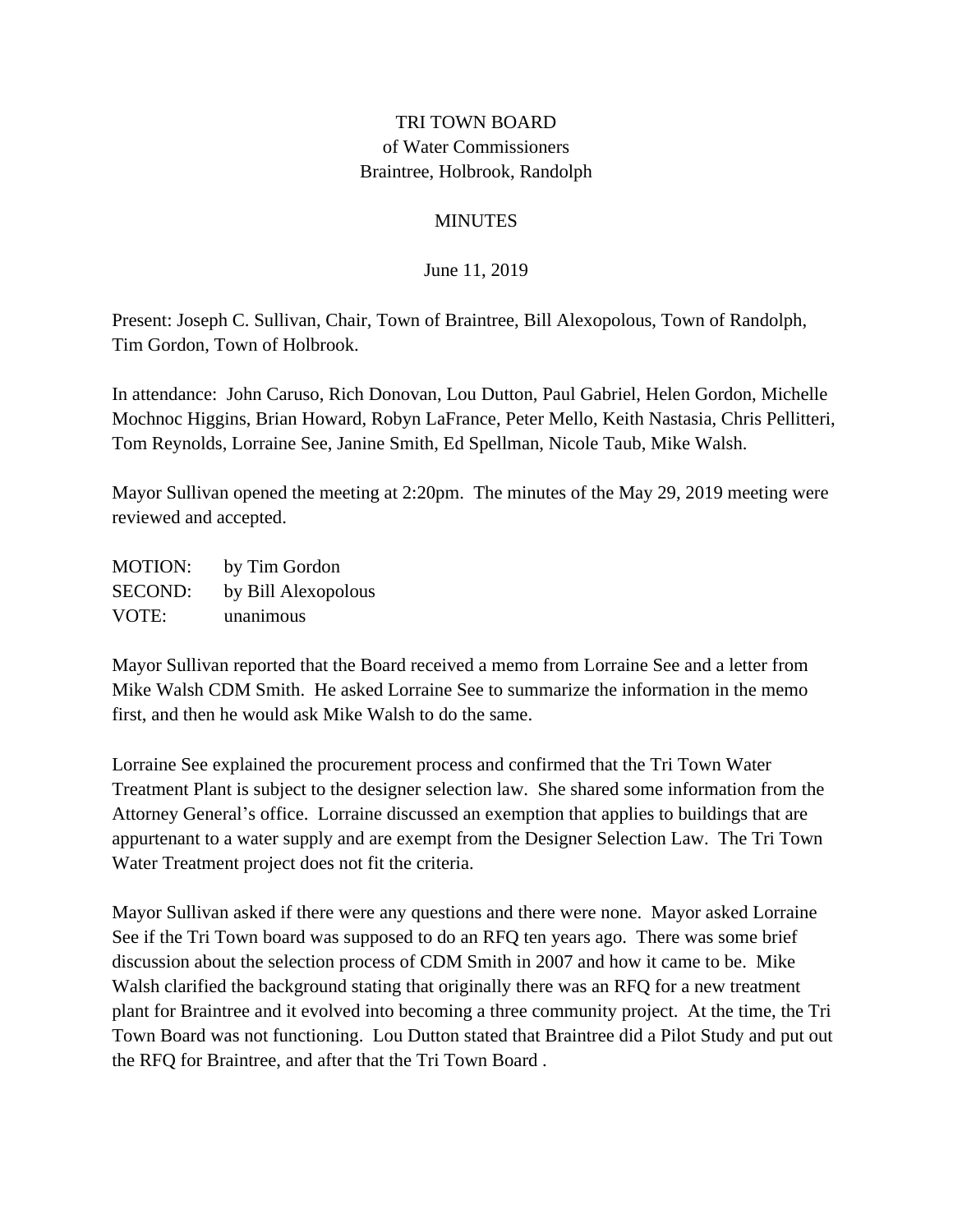Mayor Sullivan asked Mike Walsh to summarize the correspondence to the Board from CDM Smith. Mike discussed some of the highlights of the letter. Mike Walsh also clarified the state law and quoted part of the law "concerning appurtenant buildings or structures which are required to be constructed as integral parts of the development of sewer, water and highway systems shall not be subject to the designer selection law".

Mayor Sullivan asked if there were any questions. Tim Gordon asked Environmental Partners as OPM to offer a professional opinion on a realistic timeline for completing an 80% design, and specifically if it is doable by October. Paul Gabriel and Helen Gordon explained that the state was clear at the May 29 meeting that the Board needs to submit something substantial by the October deadline. Helen Gordon said it would be a challenge.

There was some discussion concerning the timeline and Mayor asked how long exactly the procurement process would take. Helen Gordon explained that Environmental Partners (EP) would develop the package, advertise it for two weeks, next there would need to be a review process and comparison of submissions to a set of criteria. All of this could take approximately six (6) weeks. Following this, the Board would select a qualified firm and then EP will work to negotiate a fee. Helen Gordon and Paul Gabriel explained that there needs to be a review process before submitting to the state.

Michele Higgins MassDEP explained that Tri Town needs to submit the certified appropriation for the entire sum by June 30, 2019 if it intends to stay on the IUP list for this year. Bill Alexopoulos confirmed that Randolph is ready. Tim Gordon responded saying that it would not be possible for Holbrook. Mayor Sullivan said that if it was acceptable, Braintree could pledge Holbrook's portion. Janine Smith confirmed that Randolph cannot pay more than its 34% share. There was some discussion by the Board and the finance directors representing the three communities, and the Board asked for an OPM opinion.

Helen Gordon raised some concern about designing the water treatment plant in a three month timeframe and made the recommendation to allow more time and not rush the process. Mayor Sullivan asked if there were any further questions and there were none.

VOTE: For the Tri Town Board to conduct an RFQ process to hire a design firm for the Tri Town Water Treatment Plant in accordance with M.G.L. c.7C, §§44-57 and to receive submissions no later than Friday, July 12, 2019 by 2:00 PM.

MOTION: by Tim Gordon SECOND: by Bill Alexopoulos VOTE: unanimous